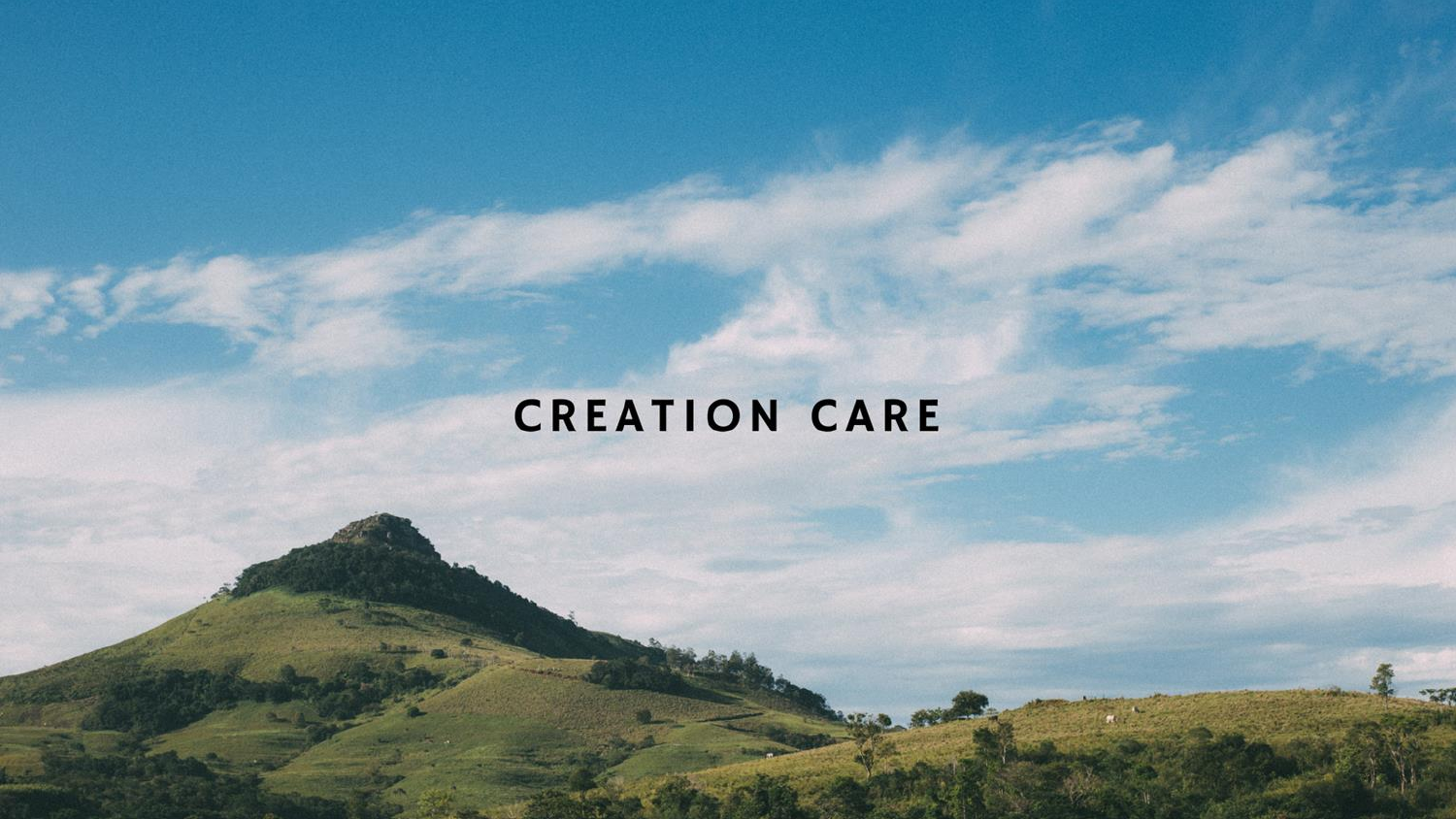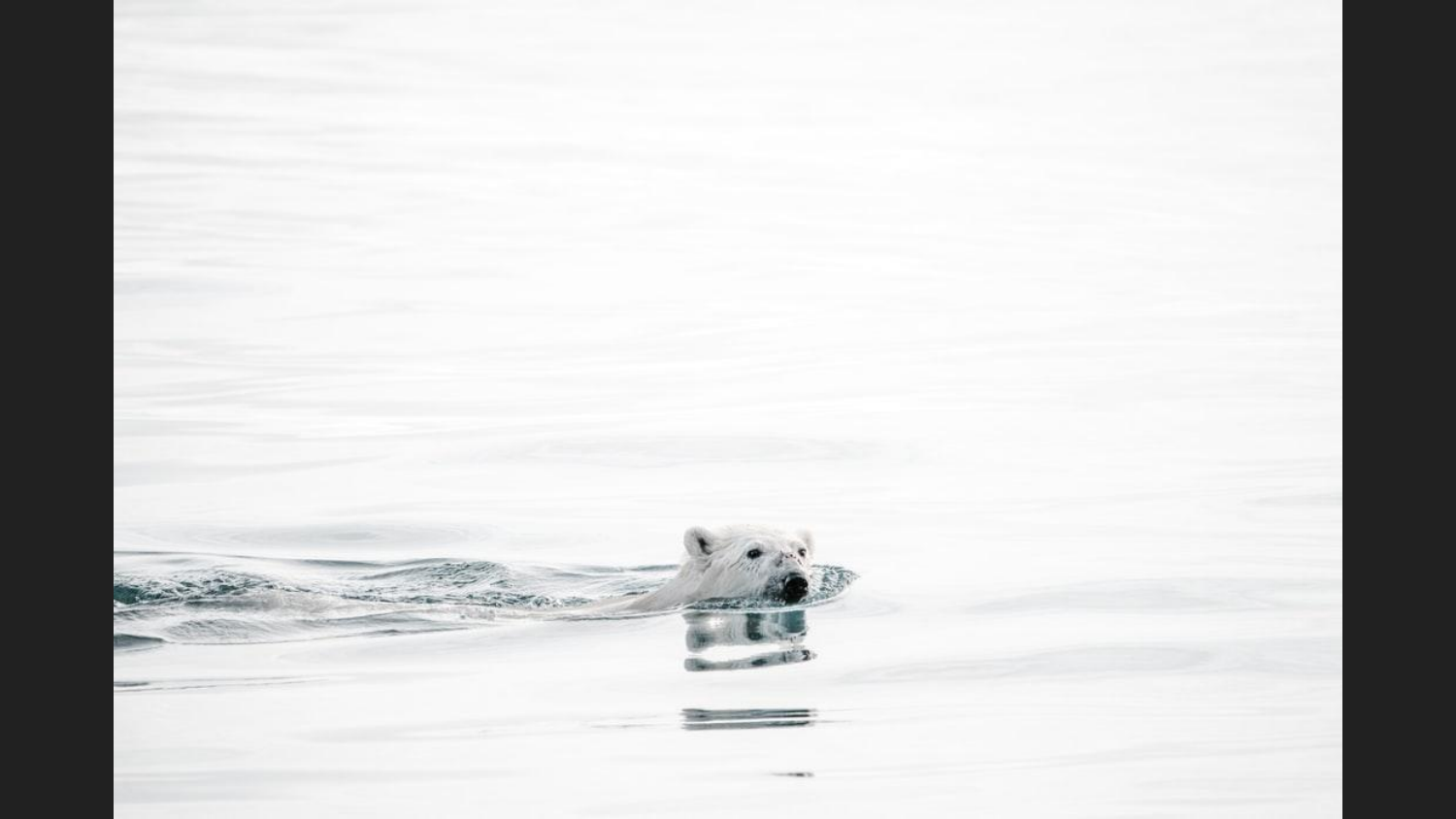### QUESTIONS :

- How 'eco' are you?
- What do you see as your responsibility?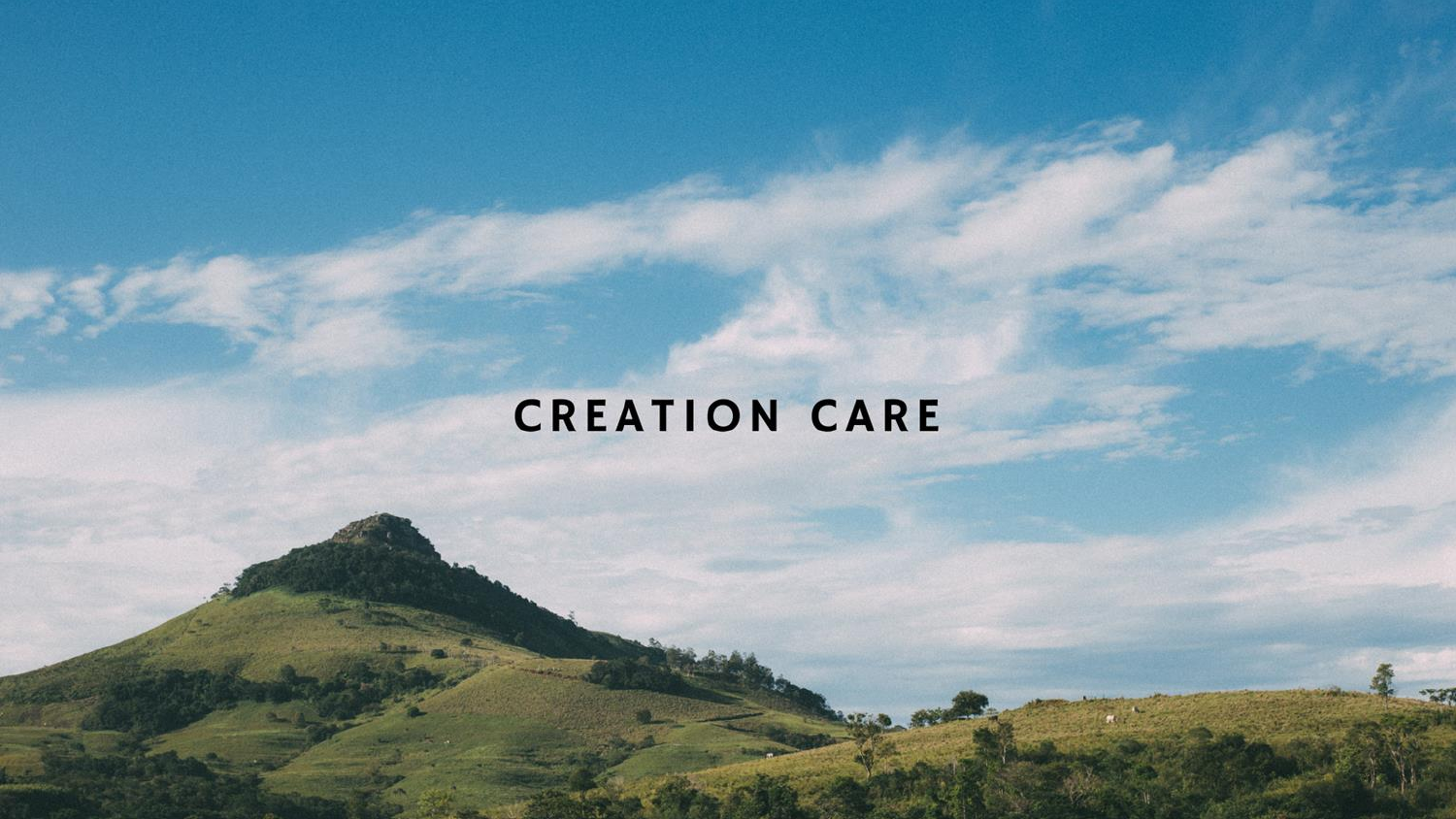# Genesis 1:26-31 & Gen 2:15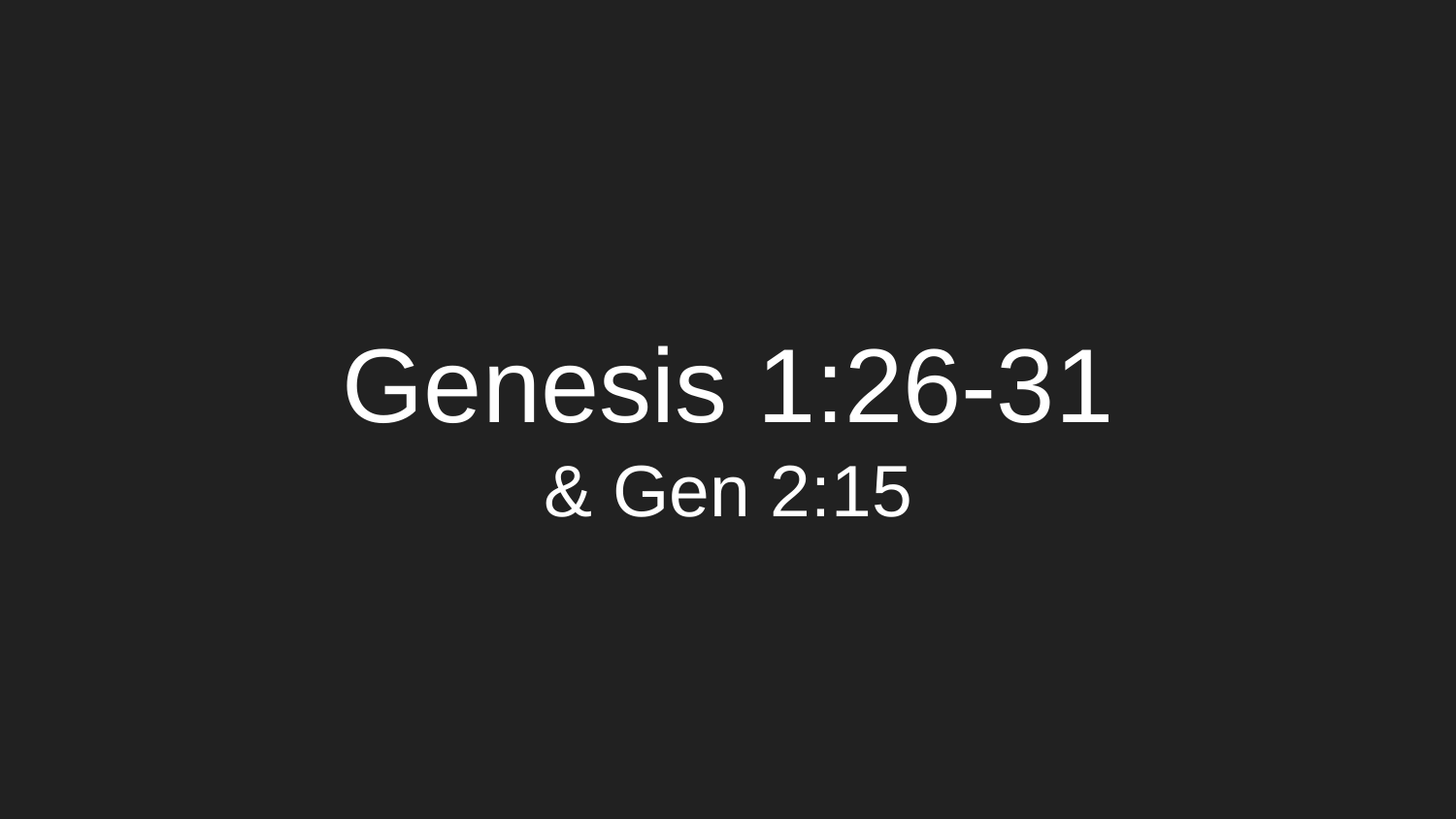26 Then God said, "Let us make mankind in our image, in our likeness, so that they may rule over the fish in the sea and the birds in the sky, over the livestock and all the wild animals,[a] and over all the creatures that move along the ground."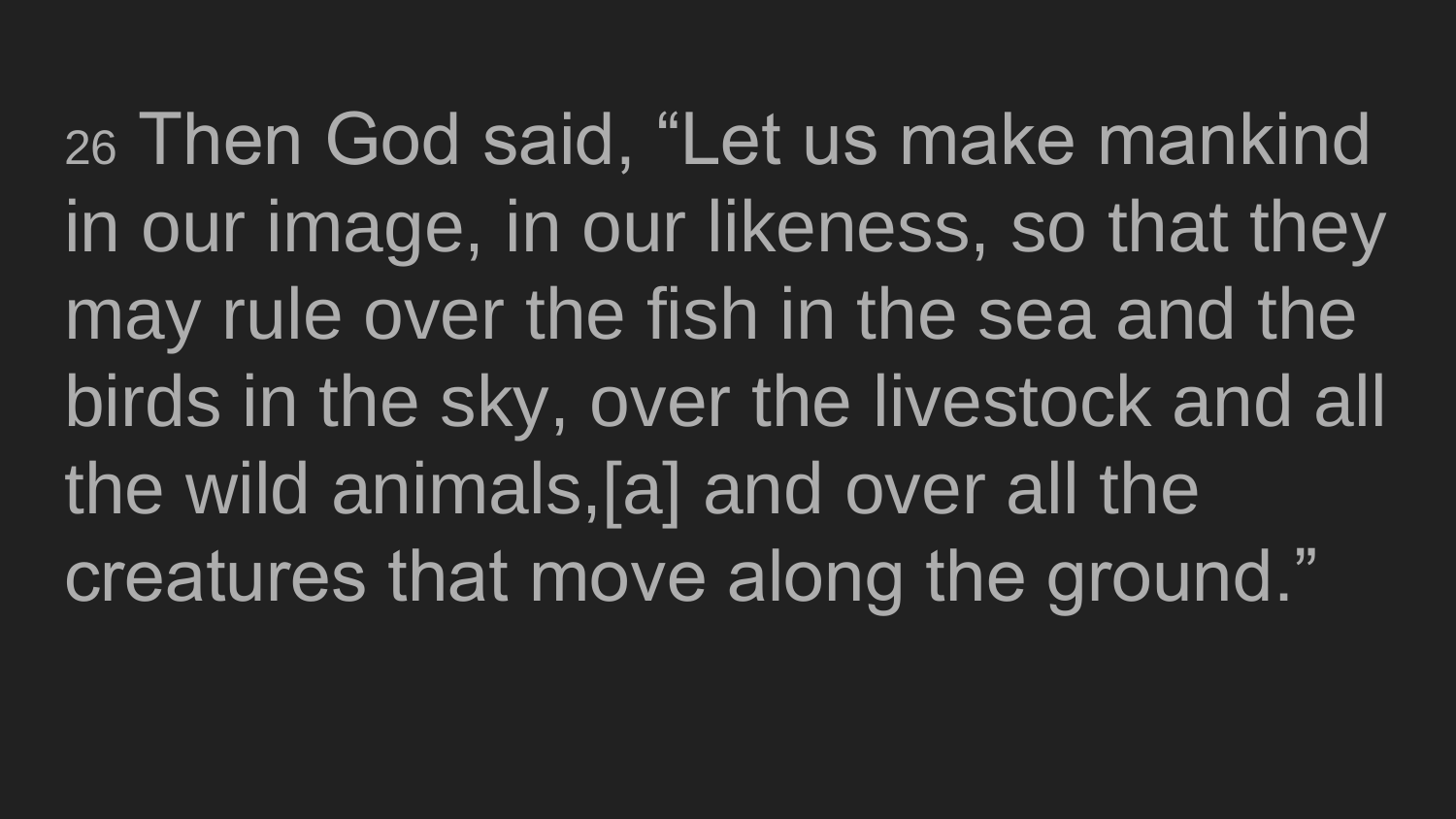## So God created mankind in his own image, in the image of God he created them; male and female he created them.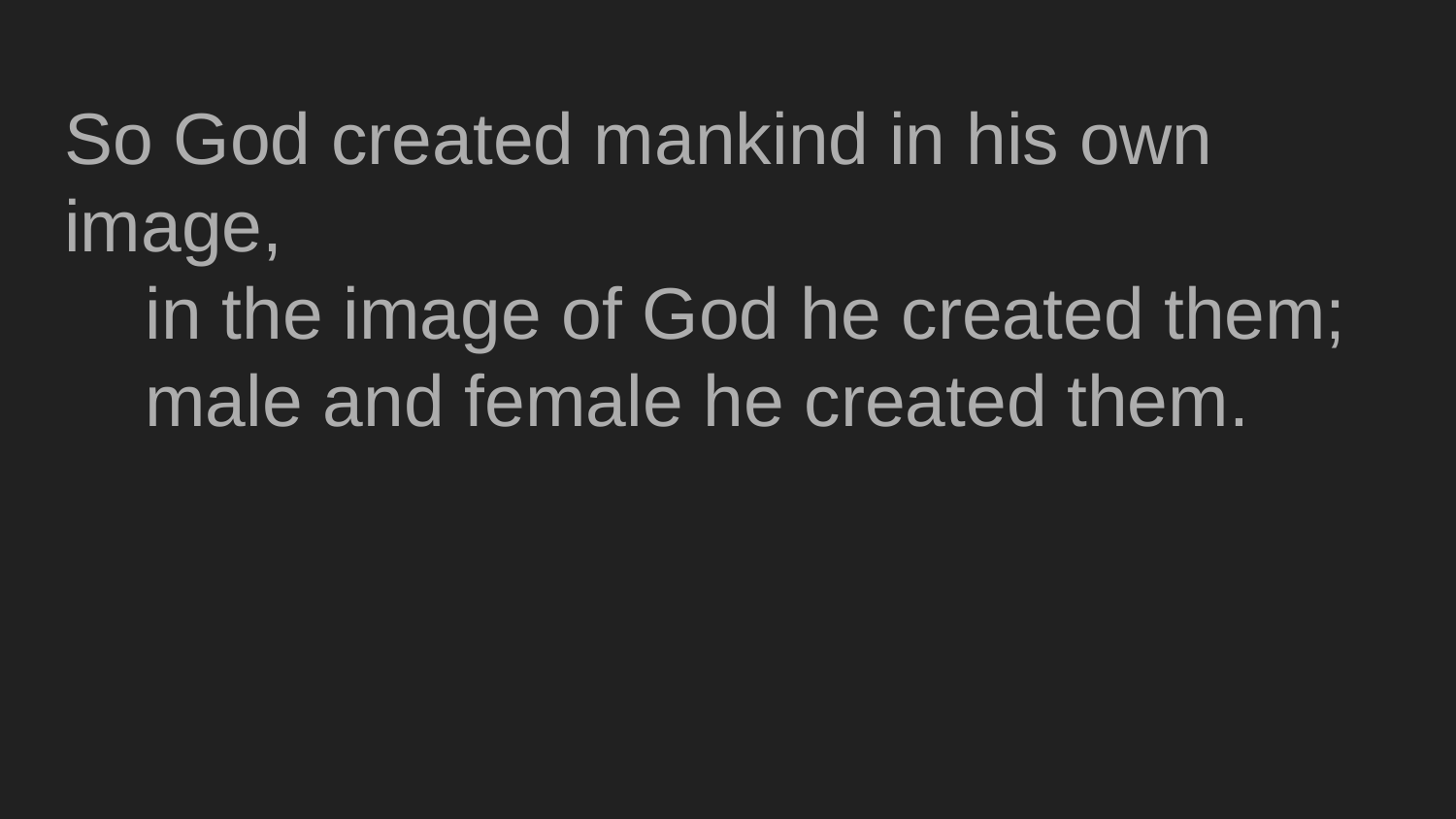28 God blessed them and said to them, "Be fruitful and increase in number; fill the earth and subdue it. Rule over the fish in the sea and the birds in the sky and over every living creature that moves on the ground."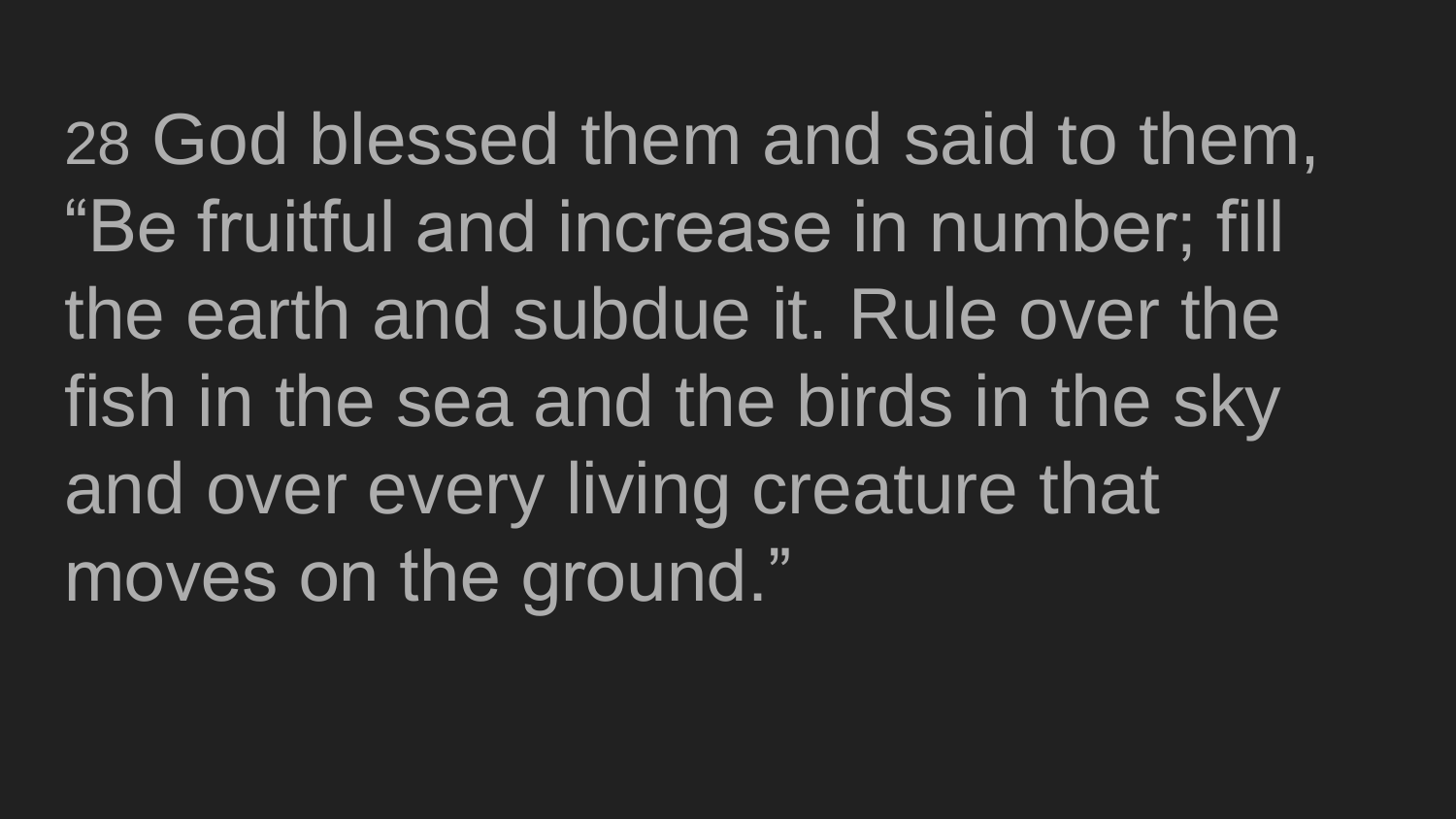29 Then God said, "I give you every seed-bearing plant on the face of the whole earth and every tree that has fruit with seed in it. They will be yours for food.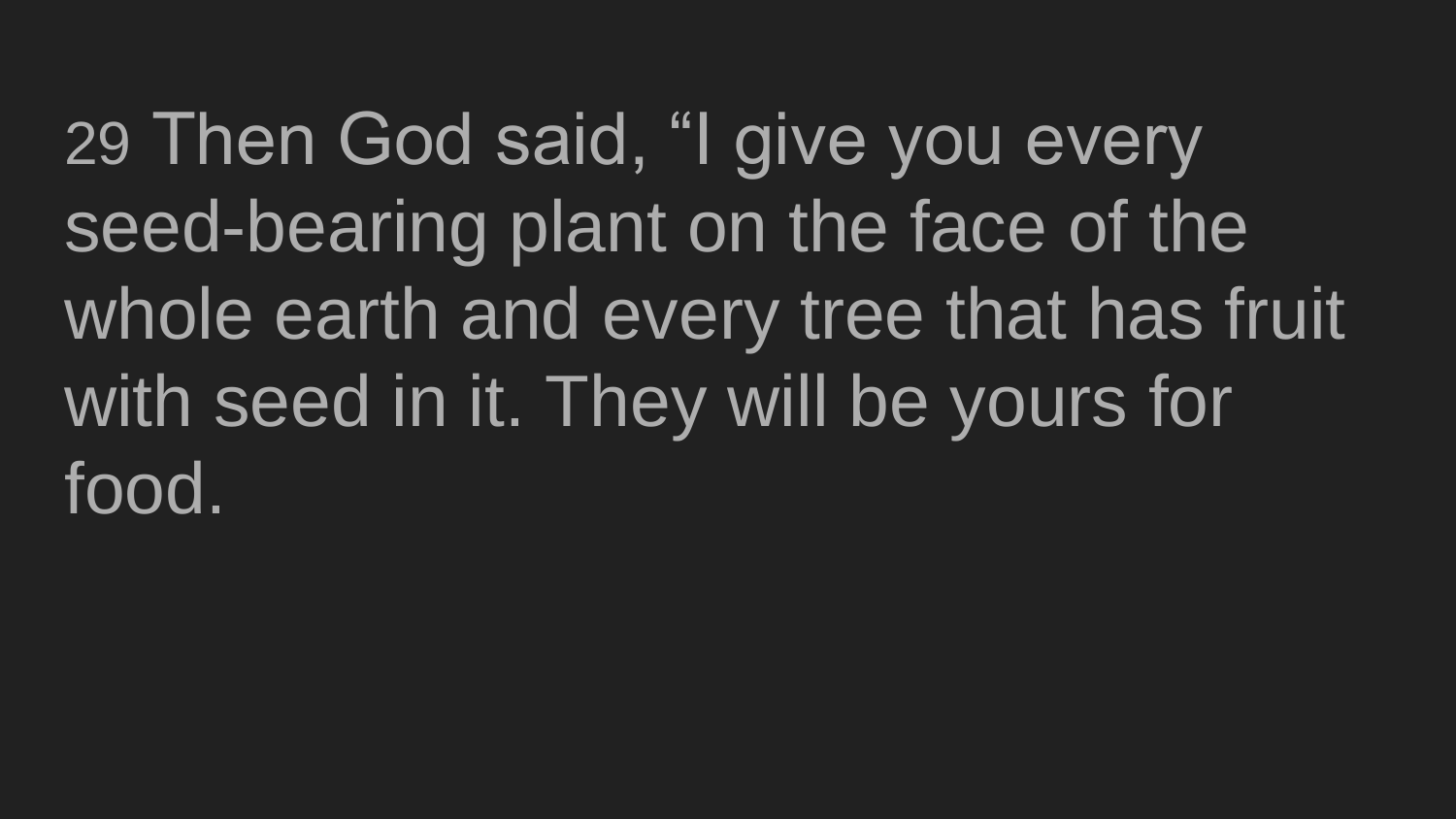30 And to all the beasts of the earth and all the birds in the sky and all the creatures that move along the ground everything that has the breath of life in it—I give every green plant for food." And it was so.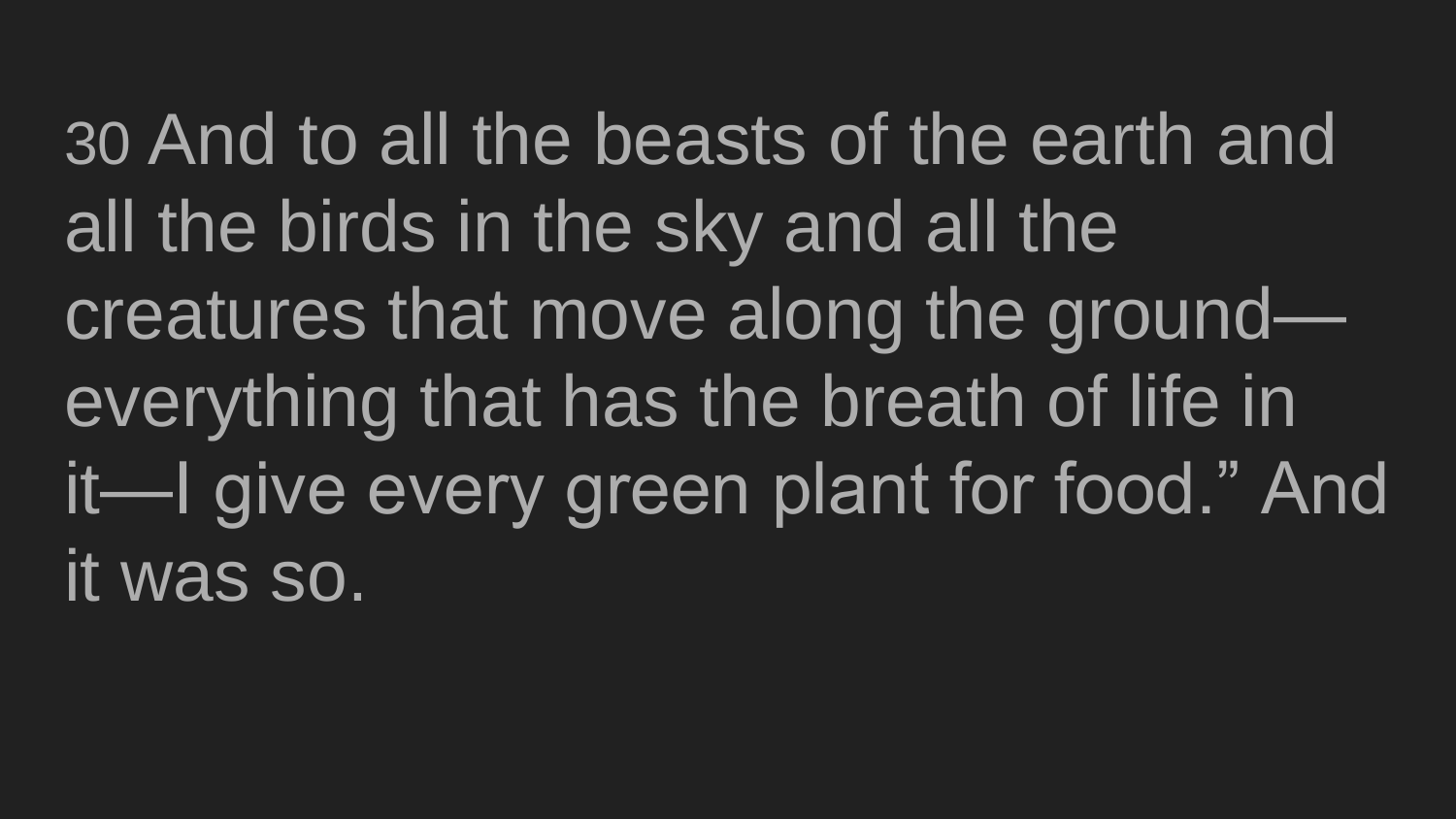## 31 God saw all that he had made, and it was very good. And there was evening, and there was morning—the sixth day.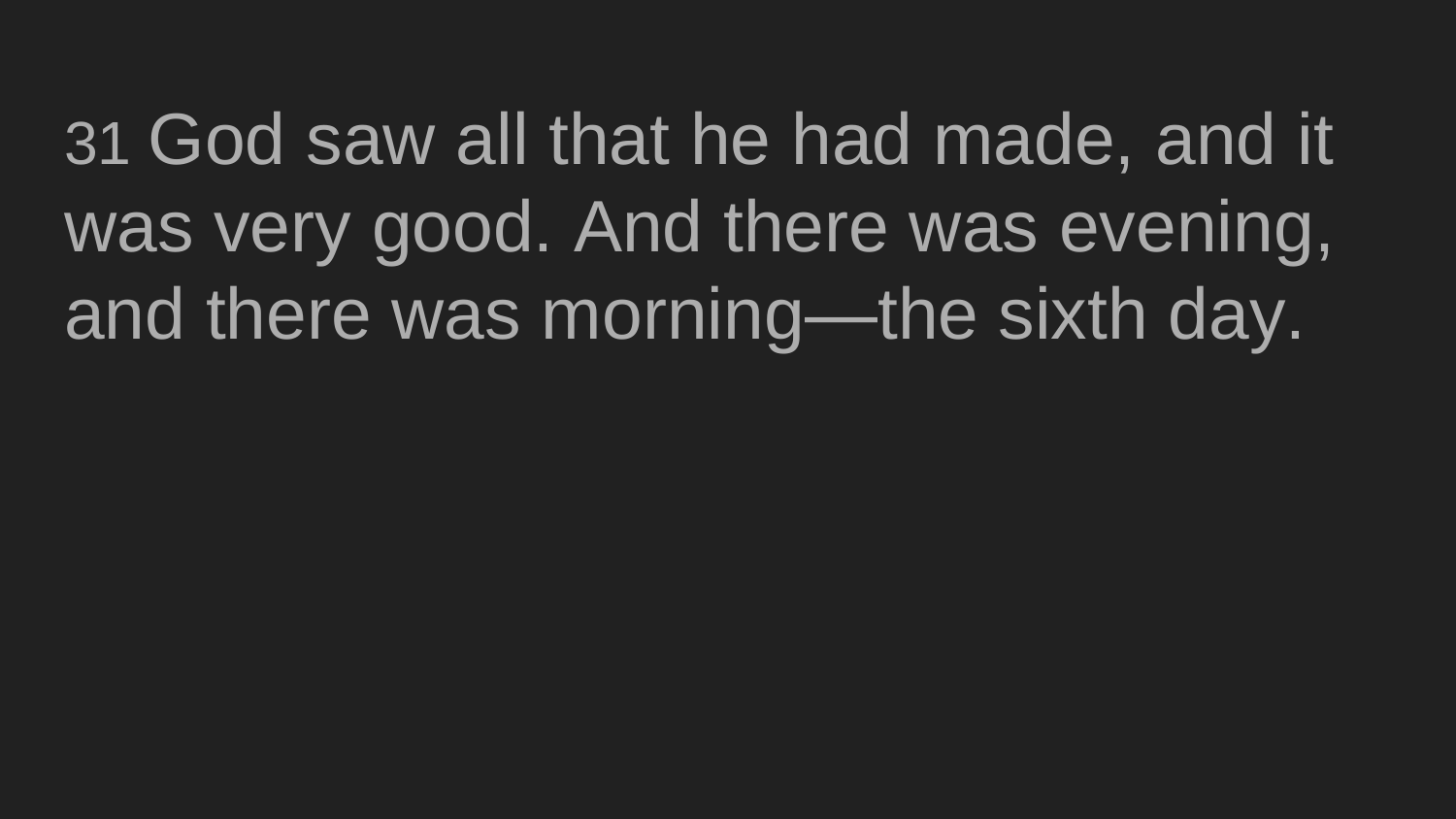### Genesis 2:15:

## 15 The Lord God took the man and put him in the Garden of Eden to work it and take care of it.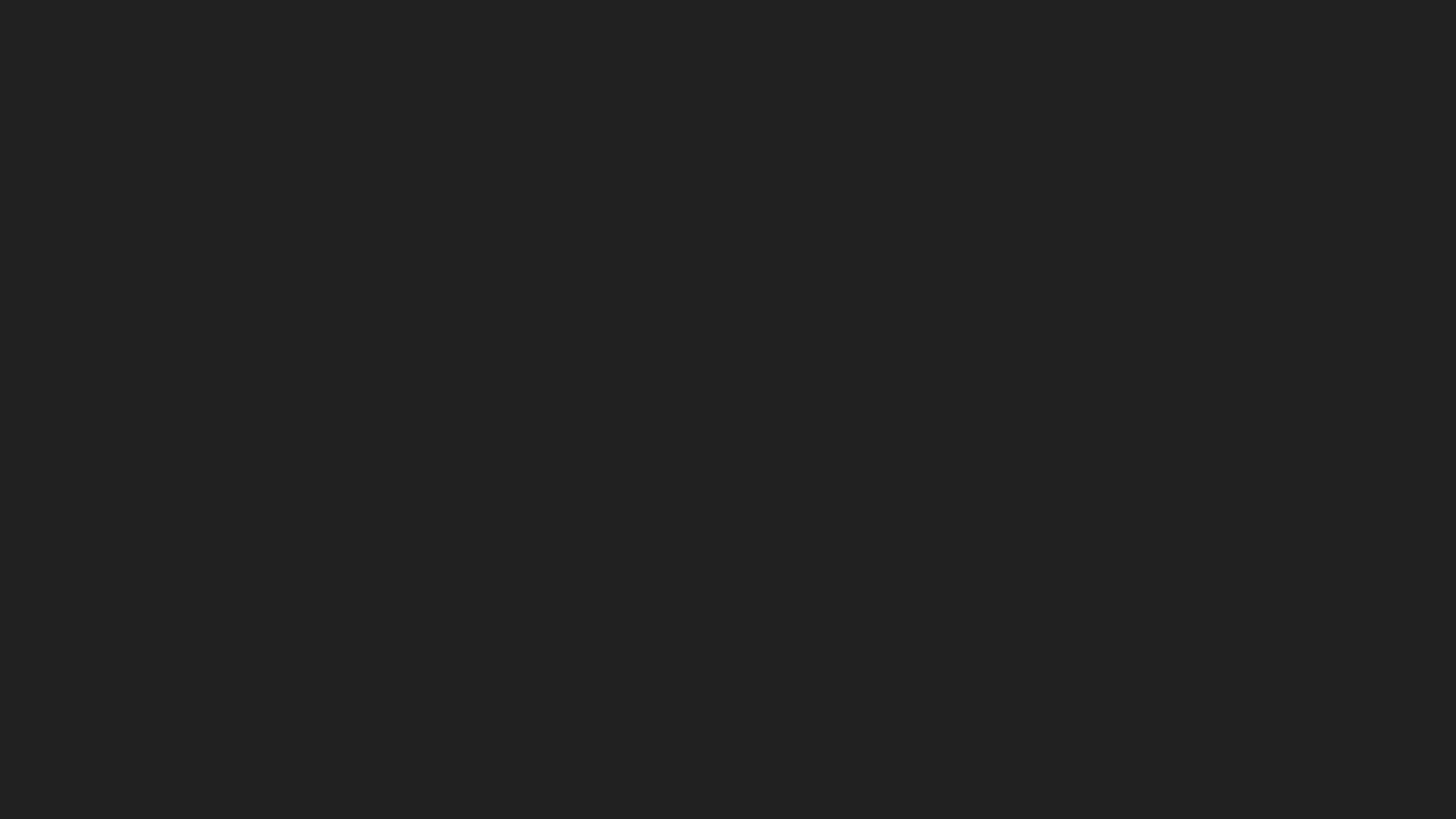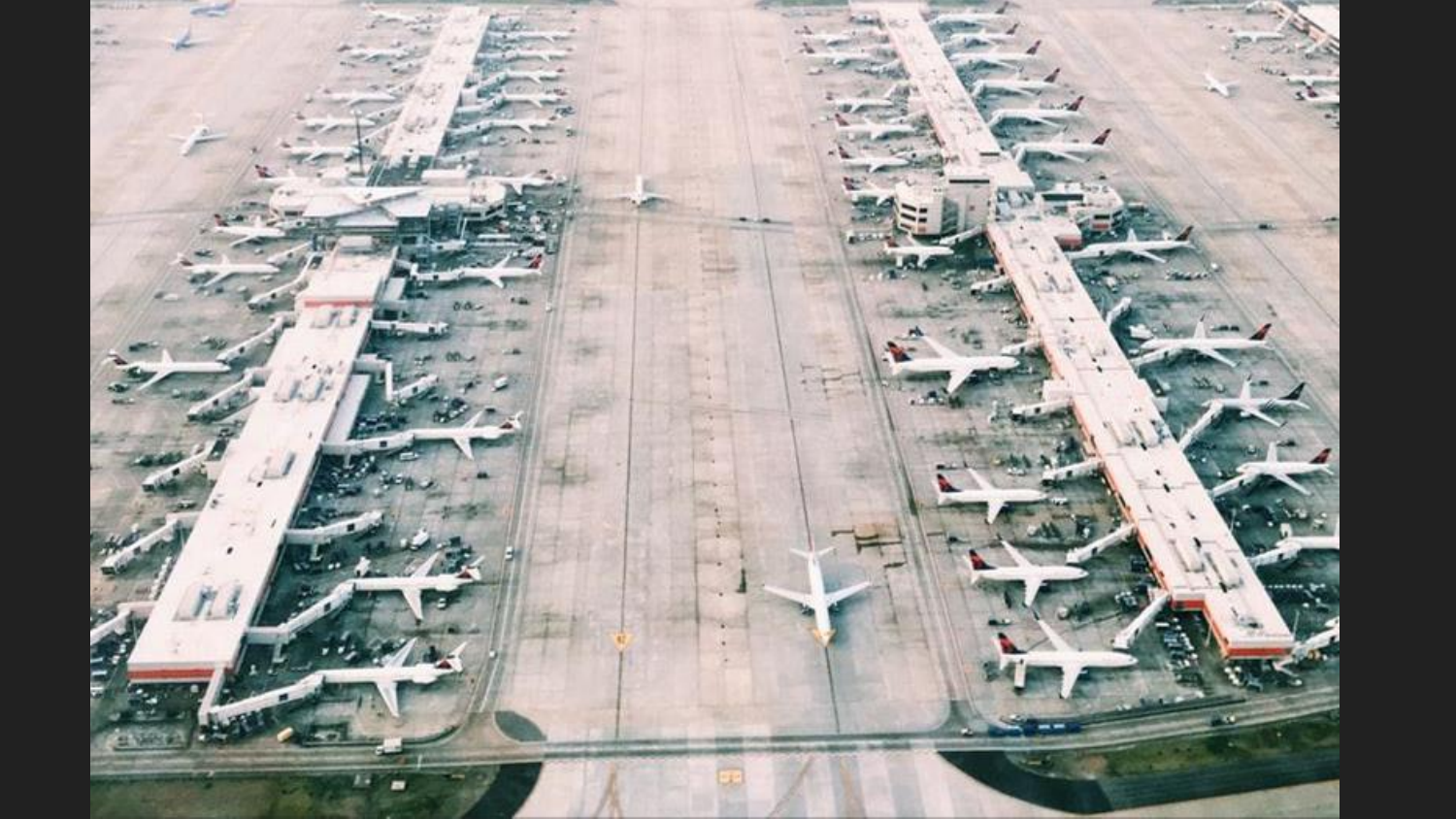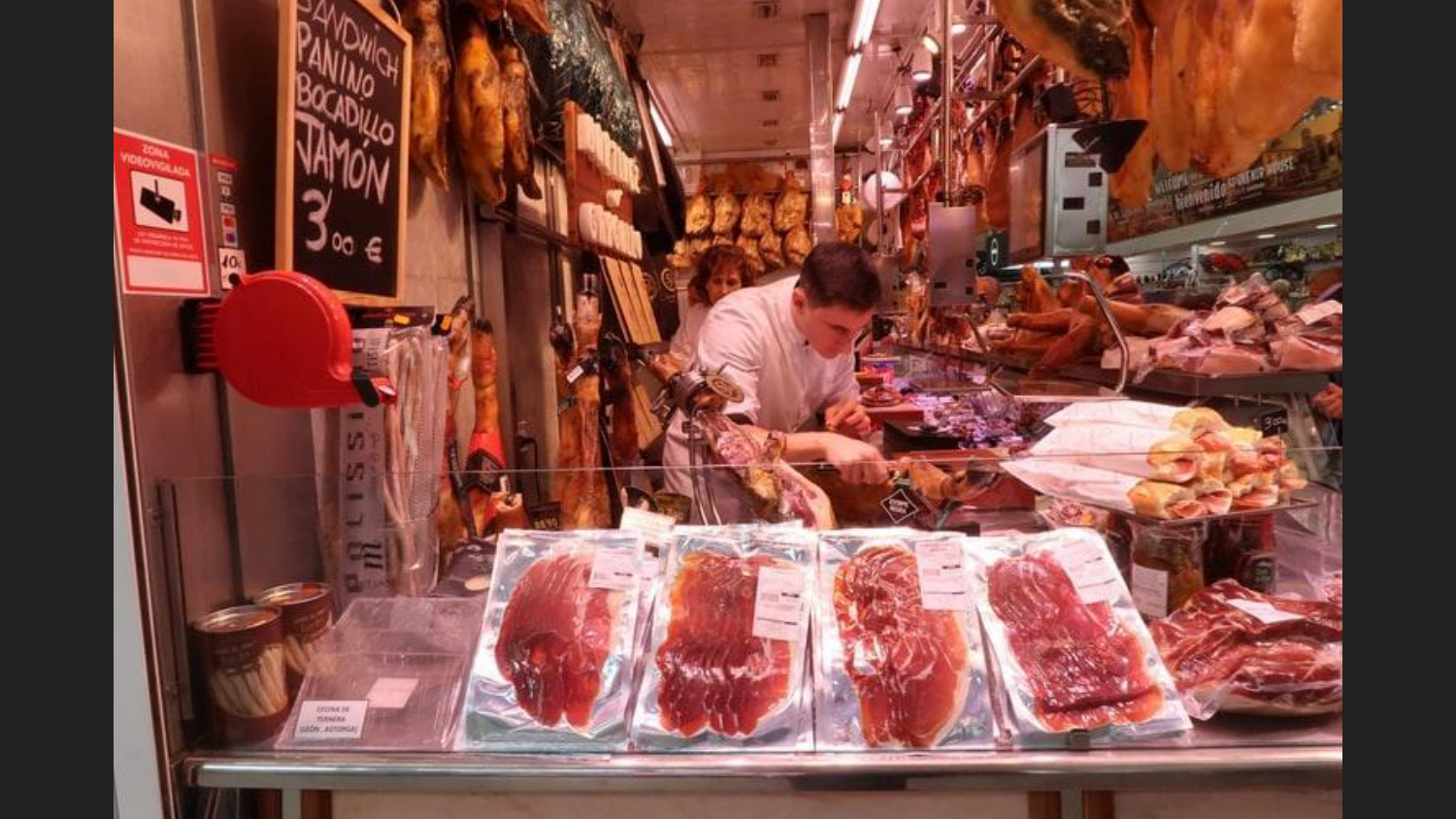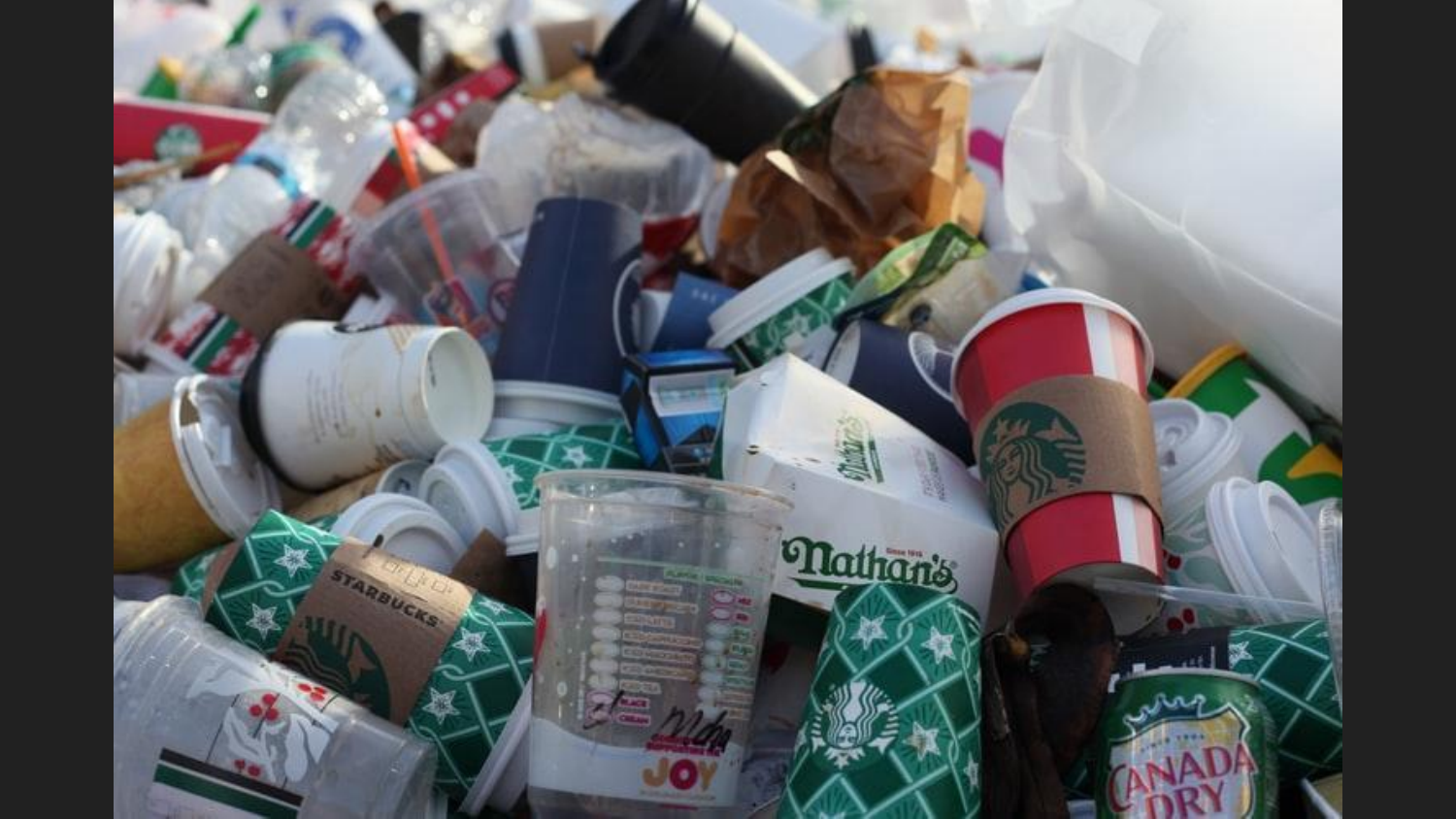'THESE BIG COMPANIES **SHOULD DO SOMETHING TO STOP THEIR BOTTLES FROM BEING BURNT OR LYING AROUND.'** 

Rubina, Pakistan